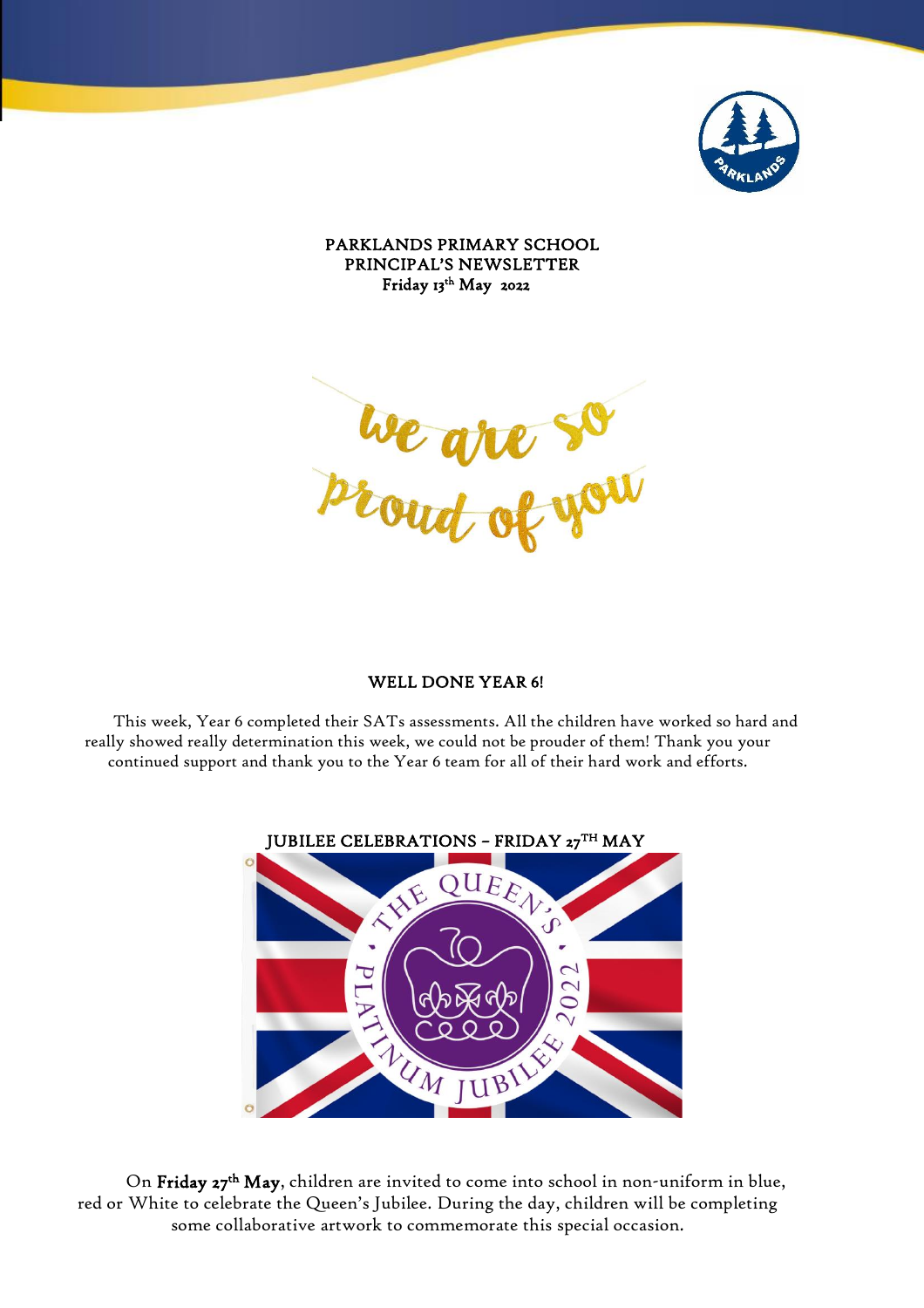Child can also bring in back cupcake or a tray bake, which will be entered into a bakeoff competition if they wish to! There will be a children's and an adult's category, please make sure cakes are clearly labelled with full names, classes and if it is an entry for the child or adults' category. Prizes will be given for the winning cakes! These will also be sold in the afternoon. Please avoid using nuts in the cakes for any children with allergies.

From 2:00pm, all parents / grandparents / family members are invited in for a picnic in the park! (On our school field!) The cakes will be on sale at this point. Funds raised from this will go towards our Friends of Parklands! (Our PTA), and organizing future events for the children. Please bring a chair or picnic blanket if you wish to. From 2pm, you can enter through the main school entrance, go to your child's classroom to collect them and sign them out, and head out to the school field!

We do hope you will be able to join us from **2pm on the field on the 27<sup>th</sup> May!** 

## PARKING

There continues to be parking issues and we are continuing to work with the local police to try to resolve this and keep everyone as safe as possible. Please ensure that if you must drive to drop off or collect, observe safe and respectful parking. Do not stop on or near the crossing, do not park across junctions and corners or across peoples drives. Thank you to the community for your continued support on this matter.

Key dates

Monday 16th may – year 5 and 6 netball Thursday  $19^{th}$  May - Class photos Thursday 26th May - Year 4 Assembly at 2:30pm Friday  $27<sup>th</sup>$  May – Jubilee celebration day (More information to follow) Friday 27<sup>th</sup> May - Last day of term

Monday 6th June – Start of new term WC 13<sup>th</sup> June - Year 6 residential WC 13<sup>th</sup> June - Year 1 phonics screening Wednesday  $I5^{th}$  June – Year 5 assembly at 2:30pm Wednesday  $29^{th}$  June – Ks2 sports day (More information to follow) Friday  $I^{st}$  July – Ks1 sports day (More information to follow) Tuesday 12th July – Year 6 Trust Olympics at Bedford

Have a wonderful weekend!